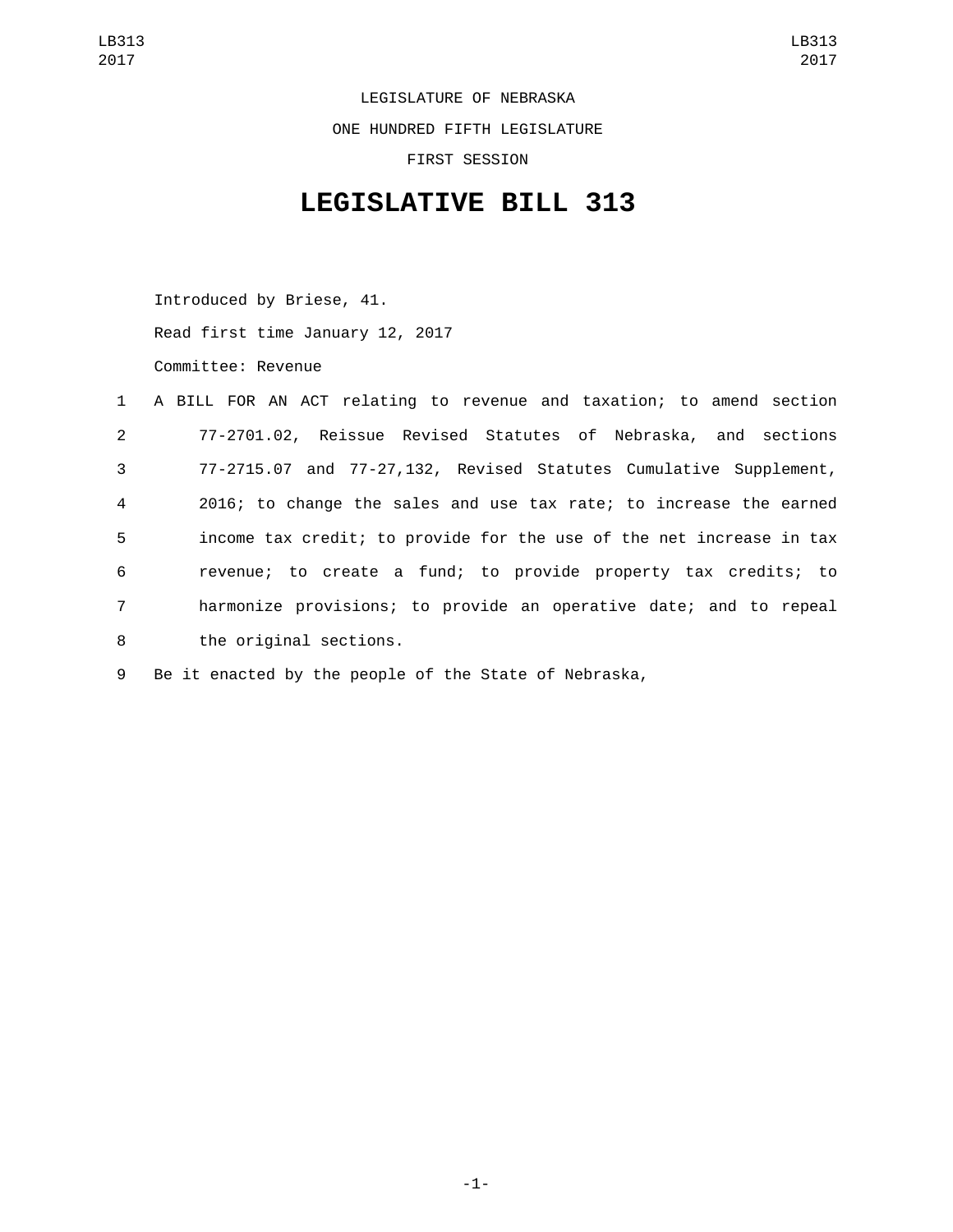Section 1. Section 77-2701.02, Reissue Revised Statutes of Nebraska, 2 is amended to read:

77-2701.02 Pursuant to section 77-2715.01:3

 (1) Until July 1, 1998, the rate of the sales tax levied pursuant to 5 section 77-2703 shall be five percent;

 (2) Commencing July 1, 1998, and until July 1, 1999, the rate of the sales tax levied pursuant to section 77-2703 shall be four and one-half 8 percent;

 (3) Commencing July 1, 1999, and until the start of the first calendar quarter after July 20, 2002, the rate of the sales tax levied 11 pursuant to section 77-2703 shall be five percent; and

 (4) Commencing on the start of the first calendar quarter after July 20, 2002, and until the operative date of this act, the rate of the sales tax levied pursuant to section 77-2703 shall be five and one-half 15 percent; and  $-$ 

 (5) Commencing on the operative date of this act, the rate of the sales tax levied pursuant to section 77-2703 shall be six and one-half 18 percent.

 Sec. 2. Section 77-2715.07, Revised Statutes Cumulative Supplement, 20 2016, is amended to read:

 77-2715.07 (1) There shall be allowed to qualified resident individuals as a nonrefundable credit against the income tax imposed by 23 the Nebraska Revenue Act of 1967:

 (a) A credit equal to the federal credit allowed under section 22 of 25 the Internal Revenue Code; and

 (b) A credit for taxes paid to another state as provided in section 27 77-2730.

 (2) There shall be allowed to qualified resident individuals against the income tax imposed by the Nebraska Revenue Act of 1967:

 (a) For returns filed reporting federal adjusted gross incomes of greater than twenty-nine thousand dollars, a nonrefundable credit equal

-2-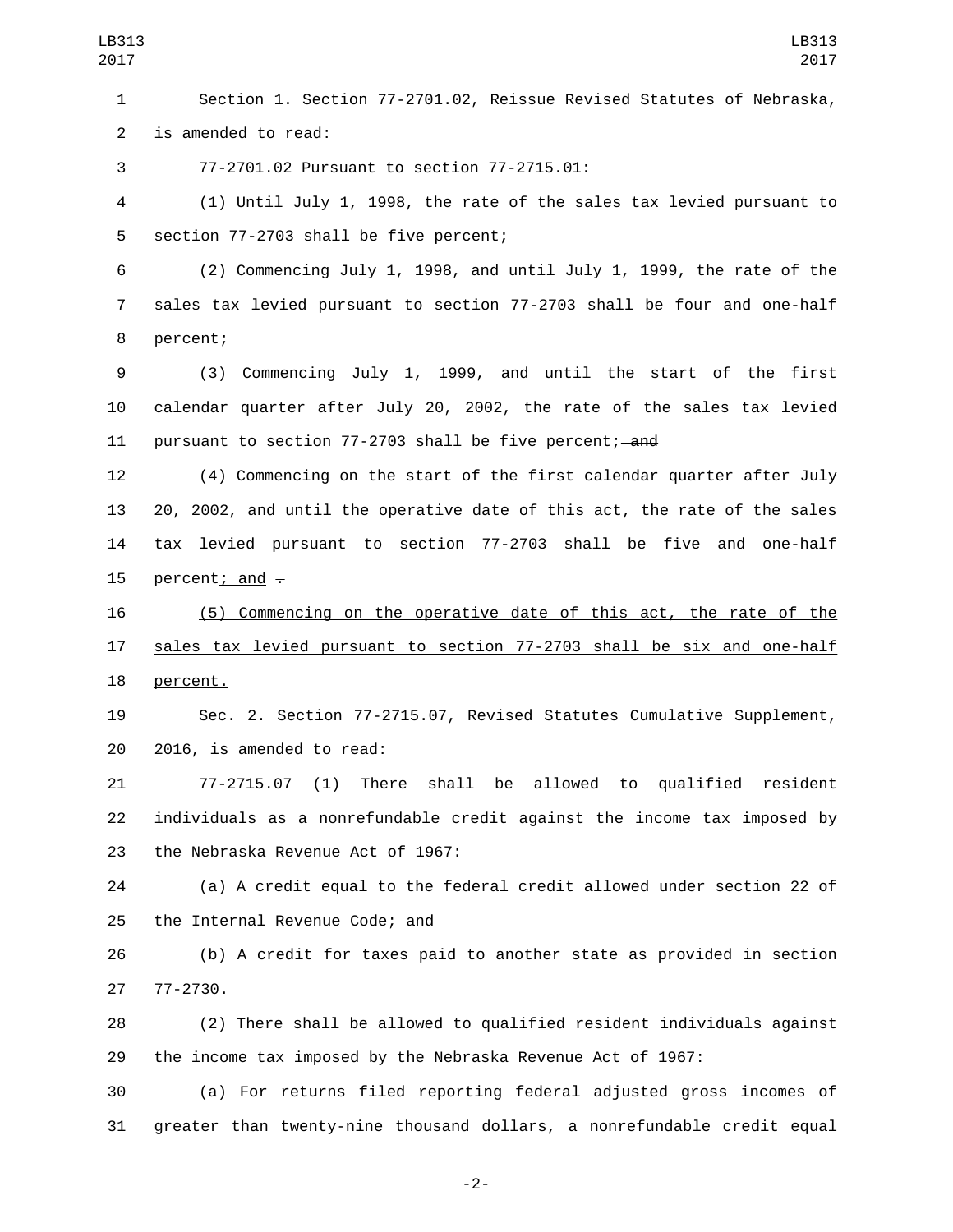to twenty-five percent of the federal credit allowed under section 21 of the Internal Revenue Code of 1986, as amended, except that for taxable years beginning or deemed to begin on or after January 1, 2015, such nonrefundable credit shall be allowed only if the individual would have received the federal credit allowed under section 21 of the code after adding back in any carryforward of a net operating loss that was deducted pursuant to such section in determining eligibility for the federal 8 credit;

 (b) For returns filed reporting federal adjusted gross income of twenty-nine thousand dollars or less, a refundable credit equal to a percentage of the federal credit allowable under section 21 of the Internal Revenue Code of 1986, as amended, whether or not the federal credit was limited by the federal tax liability. The percentage of the federal credit shall be one hundred percent for incomes not greater than twenty-two thousand dollars, and the percentage shall be reduced by ten percent for each one thousand dollars, or fraction thereof, by which the reported federal adjusted gross income exceeds twenty-two thousand dollars, except that for taxable years beginning or deemed to begin on or after January 1, 2015, such refundable credit shall be allowed only if the individual would have received the federal credit allowed under section 21 of the code after adding back in any carryforward of a net operating loss that was deducted pursuant to such section in determining 23 eligibility for the federal credit;

 (c) A refundable credit as provided in section 77-5209.01 for individuals who qualify for an income tax credit as a qualified beginning farmer or livestock producer under the Beginning Farmer Tax Credit Act for all taxable years beginning or deemed to begin on or after January 1, 2006, under the Internal Revenue Code of 1986, as amended;

 (d) A refundable credit for individuals who qualify for an income tax credit under the Angel Investment Tax Credit Act, the Nebraska Advantage Microenterprise Tax Credit Act, the Nebraska Advantage Research

-3-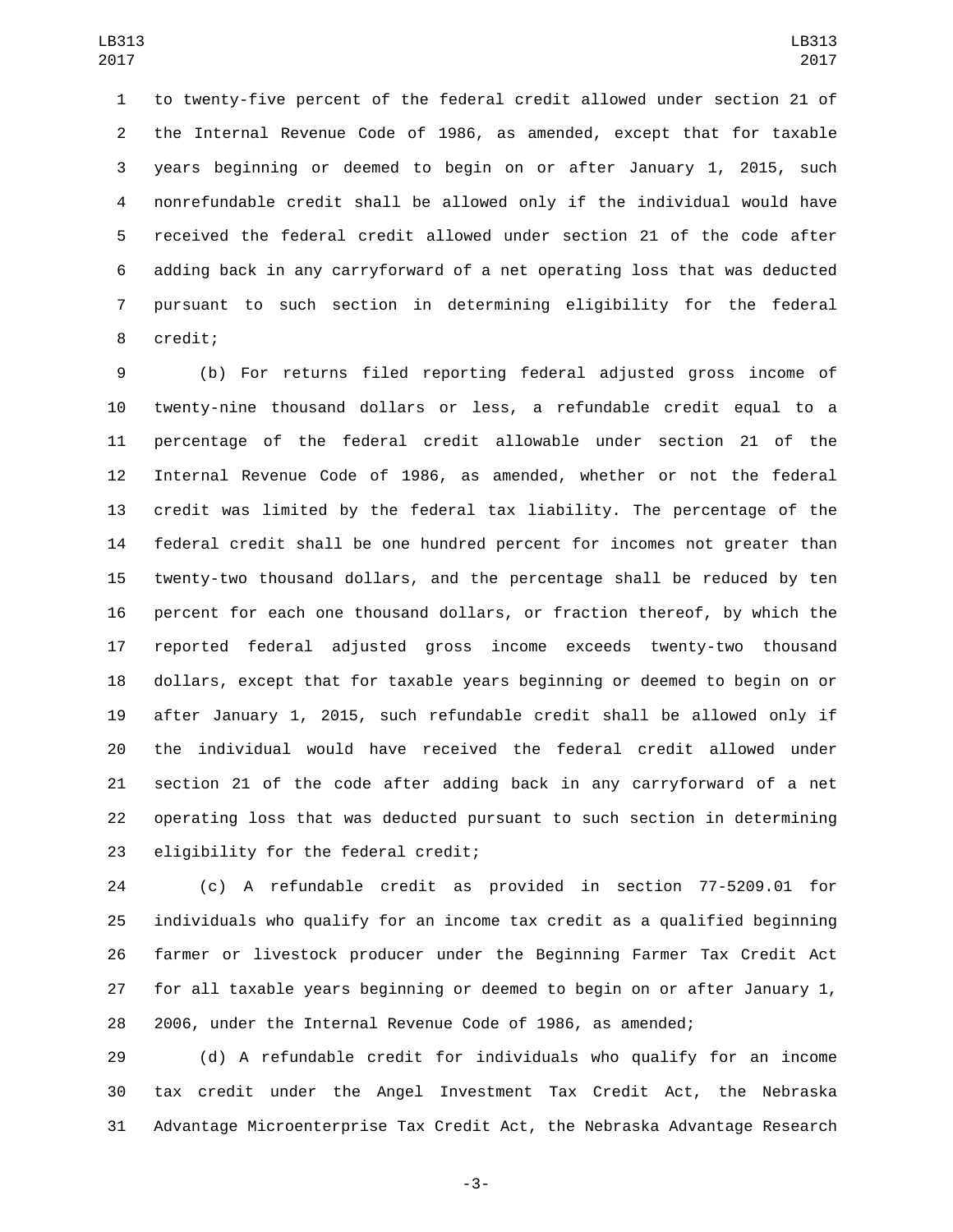and Development Act, or the Volunteer Emergency Responders Incentive Act; and

 $(e)(i)$   $\left\{\n e\right\}$  A refundable credit equal to:

 (A) Ten ten percent of the federal credit allowed under section 32 of the Internal Revenue Code of 1986, as amended, for taxable years beginning or deemed to begin before January 1, 2018; and

 (B) Seventeen percent of the federal credit allowed under section 32 of the Internal Revenue Code of 1986, as amended, for taxable years beginning or deemed to begin on or after January 1, 2018.

10 (ii) For except that for taxable years beginning or deemed to begin 11 on or after January 1, 2015, the such refundable credit provided in 12 subdivision  $(2)(e)(i)$  of this section shall be allowed only if the individual would have received the federal credit allowed under section 32 of the code after adding back in any carryforward of a net operating loss that was deducted pursuant to such section in determining 16 eligibility for the federal credit.

 (3) There shall be allowed to all individuals as a nonrefundable credit against the income tax imposed by the Nebraska Revenue Act of 1967:

 (a) A credit for personal exemptions allowed under section 21 77-2716.01;

 (b) A credit for contributions to certified community betterment programs as provided in the Community Development Assistance Act. Each partner, each shareholder of an electing subchapter S corporation, each beneficiary of an estate or trust, or each member of a limited liability company shall report his or her share of the credit in the same manner and proportion as he or she reports the partnership, subchapter S corporation, estate, trust, or limited liability company income;

 (c) A credit for investment in a biodiesel facility as provided in 30 section 77-27,236;

(d) A credit as provided in the New Markets Job Growth Investment

-4-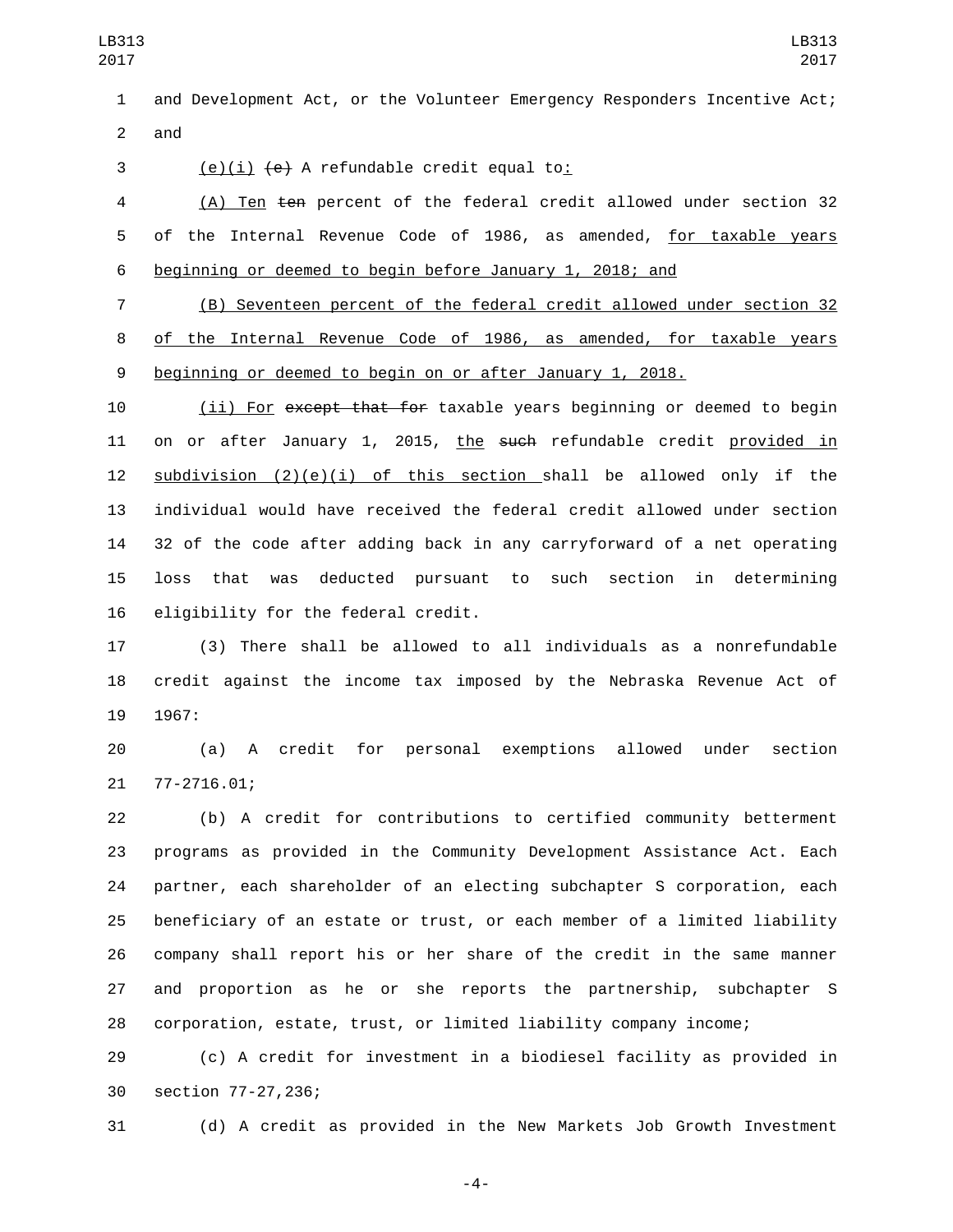1 Act;

 (e) A credit as provided in the Nebraska Job Creation and Mainstreet 3 Revitalization Act;

(f) A credit to employers as provided in section 77-27,238; and

(g) A credit as provided in the Affordable Housing Tax Credit Act.

 (4) There shall be allowed as a credit against the income tax 7 imposed by the Nebraska Revenue Act of 1967:

 (a) A credit to all resident estates and trusts for taxes paid to 9 another state as provided in section 77-2730;

 (b) A credit to all estates and trusts for contributions to certified community betterment programs as provided in the Community 12 Development Assistance Act; and

 (c) A refundable credit for individuals who qualify for an income tax credit as an owner of agricultural assets under the Beginning Farmer Tax Credit Act for all taxable years beginning or deemed to begin on or after January 1, 2009, under the Internal Revenue Code of 1986, as amended. The credit allowed for each partner, shareholder, member, or beneficiary of a partnership, corporation, limited liability company, or estate or trust qualifying for an income tax credit as an owner of agricultural assets under the Beginning Farmer Tax Credit Act shall be equal to the partner's, shareholder's, member's, or beneficiary's portion of the amount of tax credit distributed pursuant to subsection (4) of 23 section 77-5211.

 (5)(a) For all taxable years beginning on or after January 1, 2007, and before January 1, 2009, under the Internal Revenue Code of 1986, as amended, there shall be allowed to each partner, shareholder, member, or beneficiary of a partnership, subchapter S corporation, limited liability company, or estate or trust a nonrefundable credit against the income tax imposed by the Nebraska Revenue Act of 1967 equal to fifty percent of the partner's, shareholder's, member's, or beneficiary's portion of the amount of franchise tax paid to the state under sections 77-3801 to

-5-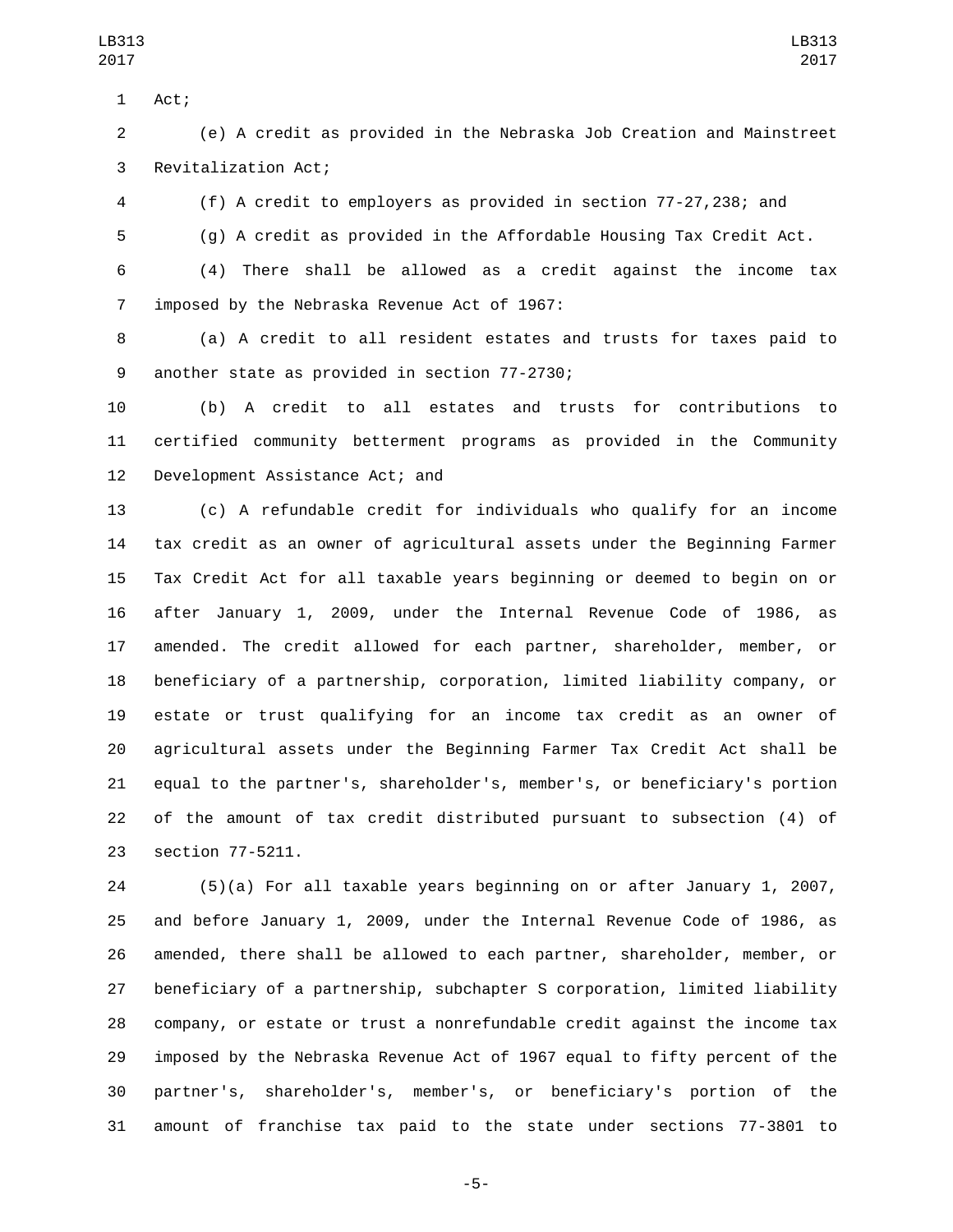77-3807 by a financial institution.1

 (b) For all taxable years beginning on or after January 1, 2009, under the Internal Revenue Code of 1986, as amended, there shall be allowed to each partner, shareholder, member, or beneficiary of a partnership, subchapter S corporation, limited liability company, or estate or trust a nonrefundable credit against the income tax imposed by the Nebraska Revenue Act of 1967 equal to the partner's, shareholder's, member's, or beneficiary's portion of the amount of franchise tax paid to the state under sections 77-3801 to 77-3807 by a financial institution.

 (c) Each partner, shareholder, member, or beneficiary shall report his or her share of the credit in the same manner and proportion as he or she reports the partnership, subchapter S corporation, limited liability company, or estate or trust income. If any partner, shareholder, member, or beneficiary cannot fully utilize the credit for that year, the credit 15 may not be carried forward or back.

 (6) There shall be allowed to all individuals nonrefundable credits against the income tax imposed by the Nebraska Revenue Act of 1967 as provided in section 77-3604 and refundable credits against the income tax imposed by the Nebraska Revenue Act of 1967 as provided in section 20 77-3605.

 Sec. 3. Section 77-27,132, Revised Statutes Cumulative Supplement, 22 2016, is amended to read:

 77-27,132 (1) There is hereby created a fund to be designated the Revenue Distribution Fund which shall be set apart and maintained by the Tax Commissioner. Revenue not required to be credited to the General Fund or any other specified fund may be credited to the Revenue Distribution Fund. Credits and refunds of such revenue shall be paid from the Revenue Distribution Fund. The balance of the amount credited, after credits and refunds, shall be allocated as provided by the statutes creating such 30 revenue.

(2) The Tax Commissioner shall pay to a depository bank designated

-6-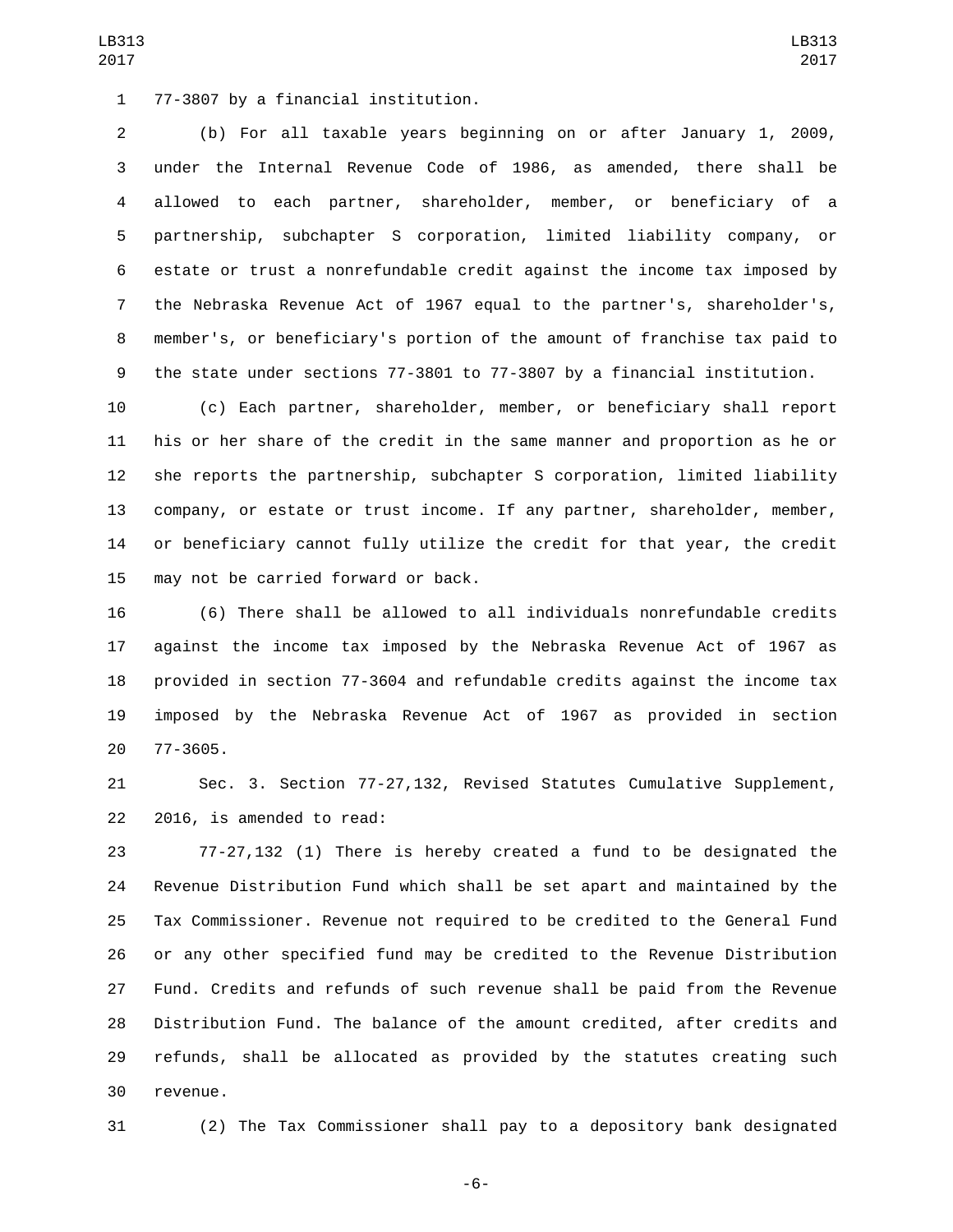by the State Treasurer all amounts collected under the Nebraska Revenue Act of 1967. The Tax Commissioner shall present to the State Treasurer bank receipts showing amounts so deposited in the bank, and of the amounts so deposited the State Treasurer shall:4

 (a) For transactions occurring on or after October 1, 2014, and before October 1, 2019, credit to the Game and Parks Commission Capital Maintenance Fund all of the proceeds of the sales and use taxes imposed pursuant to section 77-2703 on the sale or lease of motorboats as defined in section 37-1204, personal watercraft as defined in section 37-1204.01, all-terrain vehicles as defined in section 60-103, and utility-type 11 vehicles as defined in section 60-135.01;

 (b) Credit to the Highway Trust Fund all of the proceeds of the sales and use taxes derived from the sale or lease for periods of more than thirty-one days of motor vehicles, trailers, and semitrailers, except that the proceeds equal to any sales tax rate provided for in 16 section 77-2701.02 that is in excess of  $six$  five percent derived from the sale or lease for periods of more than thirty-one days of motor vehicles, trailers, and semitrailers shall be credited to the Highway Allocation 19 Fund:

 (c) For transactions occurring on or after July 1, 2013, and before July 1, 2033, of the proceeds of the sales and use taxes derived from transactions other than those listed in subdivisions (2)(a) and (b) of this section from a sales tax rate of one-quarter of one percent, credit monthly eighty-five percent to the State Highway Capital Improvement Fund 25 and fifteen percent to the Highway Allocation Fund;—and

 (d) Of the proceeds of the sales and use taxes derived from transactions other than those listed in subdivisions (2)(a) and (b) of this section, credit to the Property Tax Credit Cash Fund the amount 29 certified under section 77-27,237, if any such certification is made; and  $-$ 

(e) Credit to the Excess Revenue Property Tax Credit Fund an amount

-7-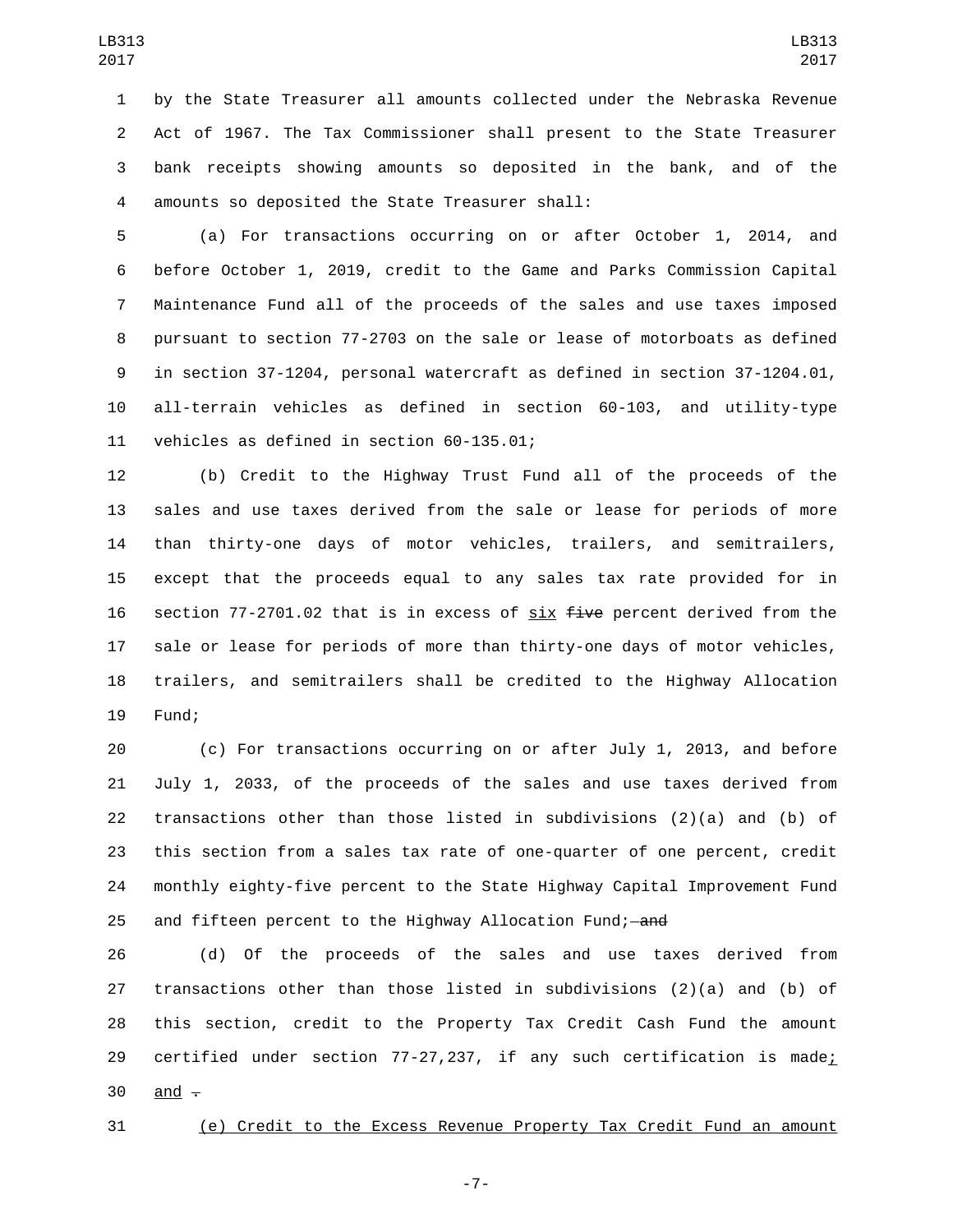equal to the net increase in state tax revenue received as a result of

 the changes made by this legislative bill. Such amount shall be 3 determined annually by the Tax Commissioner.

 The balance of all amounts collected under the Nebraska Revenue Act 5 of 1967 shall be credited to the General Fund.

 Sec. 4. (1) The Excess Revenue Property Tax Credit Fund is created. The fund shall consist of funds credited under section 77-27,132 and shall be used to provide a property tax credit to owners of real property. Any money in the fund available for investment shall be invested by the state investment officer pursuant to the Nebraska Capital Expansion Act and the Nebraska State Funds Investment Act.

 (2) To determine the amount of the property tax credit, the county treasurer shall multiply the amount disbursed to the county under subsection (4) of this section by the ratio of the real property valuation of the parcel to the total real property valuation in the county. The amount determined shall be the property tax credit for the 17 property. The property tax credit shall appear on the property tax 18 statement.

 (3) If the real property owner qualifies for a homestead exemption under sections 77-3501 to 77-3529, the owner shall also be qualified for the property tax credit provided in this section to the extent of any remaining liability after calculation of the relief provided by the homestead exemption. If the credit results in a property tax liability on 24 the homestead that is less than zero, the amount of the credit which cannot be used by the taxpayer shall be returned to the State Treasurer by July 1 of the year the amount disbursed to the county was disbursed. The State Treasurer shall immediately credit any funds returned under this subsection Excess Revenue Property Tax Credit Fun.

 (4) The amount disbursed to each county shall be equal to the amount in the Excess Revenue Property Tax Credit Fund multiplied by the ratio of the real property valuation in the county to the real property valuation